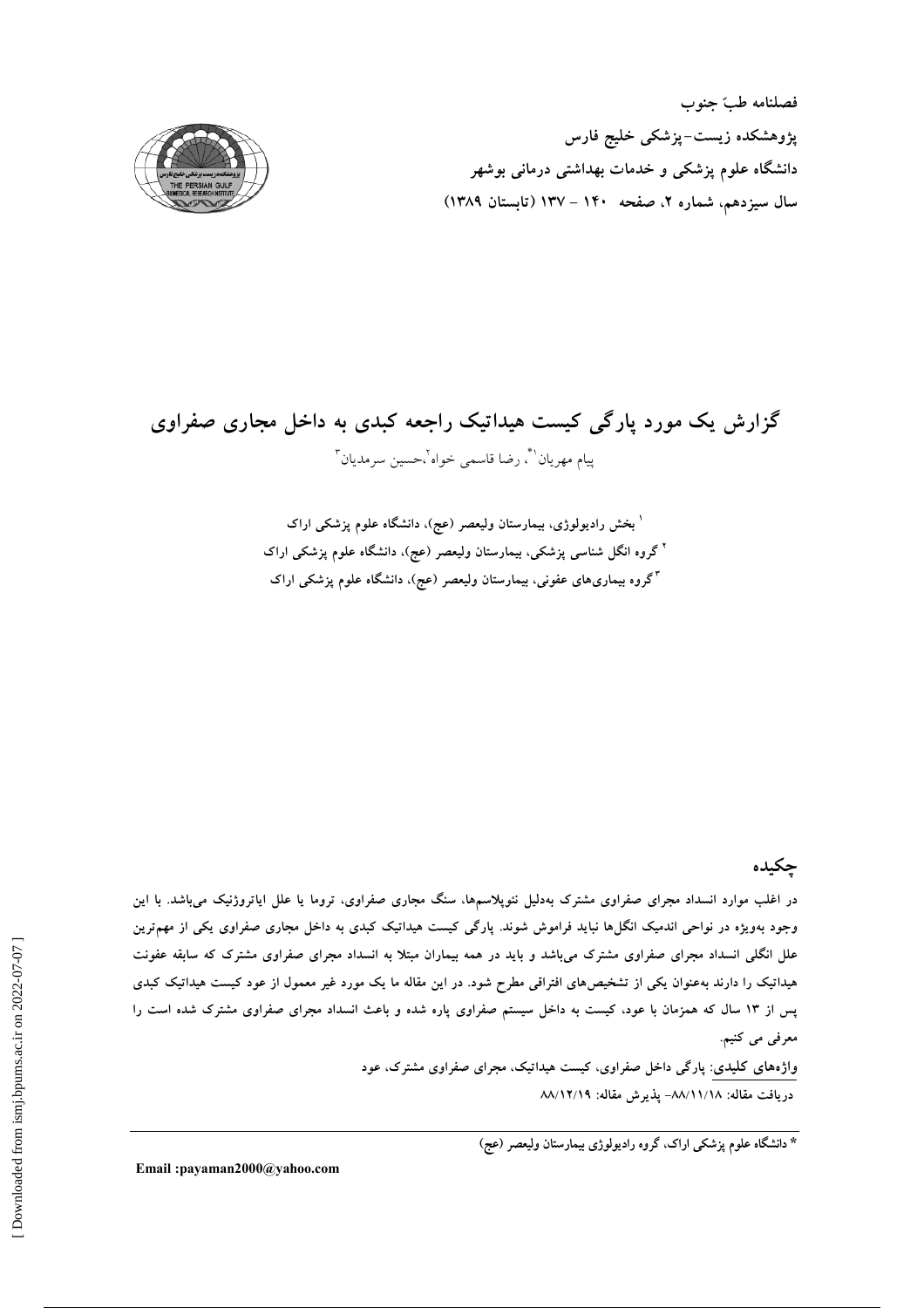سطحی تر آن، برخی از مواردی هستند که احتمال پارهشدن کیست را افزایش میدهند، این رقم میتواند تا ۱۳ درصد افزایش یابد (۶، ۷ و ۱۰).

## معرفي بيمار

خانمی خانهدار ۳۷ ساله و ساکن یکی از روستاهای شهرستان اراک بهدلیل درد در ناحیه اپی گاستر و ربع فوقانی سمت راست شکمی همراه با تهوع و استفراغهای مکرر در بیمارستان بستری شد. بیمار از ۷ روز پیش از بستری این علائم را داشت. درد بیمار حالت مبهم و ثابت داشت و کمی به ناحیه کتف تیر می کشید. درد بیمار با خوردن غذا به ویژه غذاهای چرب تشدید می شد. در معاینه بالینی لبه تحتانی کبد زیر لبه دندهای راست لمس می شد؛ ولی علائمی از تب، زردی، لنفادنوپاتی یا اسپلنومگالی دیده نشد. آزمایشات شمارش سلولهای خونی، SGOT وSGPT نرمال بوده و آزمایش ALK و بیلی روبین مستقیم حداکثر نرمال بودند. بیمار سابقه ۲ بار عمل سزارین قبلی و یکبار عمل لاپاراتومی به دلیل کیست هیداتیک را ١٣ سال پیش داشت.

در سی تی اسکن با ماده حاجب خوراکی و تزریقی (تصویر ۱) و سونوگرافی شکمی یک توده ۷۰ ×۶۵mm میلی متری چند حجرمای در قسمت خلفی لوب راست کبد یافت شد که بیشتر مطرح کننده کیست هیداتیک بود. در کیسه صفرا سنگ یا نکته پاتولوژیک دیگری یافت نشد، ولی مجاری صفراوی داخل و خارج کبدی متسع بودند. یافتههای مگنتیک رزونانس کلانژیویانکراتوگرافی (MRCP) (تصویر ۲) و تصویربرداری مگنتیک رزونانس (MRI) (تصاویر ۳– الف و ٣–ب) كه يك هفته بعد انجام شد، يافتههاي

مقدمه

کیست هیداتیک تک حفرهای مرحله لاروی سستودی به نام اکینوکوکوس گرانولوزوس میباشد. کرم بالغ در روده کوچک سگ (میزبان نهایی) زندگی کرده و خوردن تخمهای دفع شده از آن می تواند ایجاد ضایعات کیست مانند در احشای انسان و دام (میزبان واسط) نماید. کبد و ریه شایعترین اعضای درگیر بهشمار رفته و ۹۵ درصد از موارد آلودگی را شامل می شوند (۳-۱).

احتمال عود کیست هیداتیک در کبد پس از جراحی ۳ تا ١٠ درصد است؛ در صورتی که کیستهای هیداتیک مستقر در احشاء در اثر ضربه و یا هر علت دیگری پاره شوند، پروتواسکولکسهای موجود در آن در احشاء مجاور پخش شده و کیستهای ثانویه را ایجاد میکنند بهطوری که پارگی به داخل سیستم صفراوی در ۵ الی ۲۵ درصد از بیماران مشاهده شده است. شایع ترین نشانههای بالینی عبارتند از درد در ناحیه راست شکم، تهوع، استفراغ است (۹–۴). این بیماری در اکثر نقاط جهان به ویژه در کشورهایی که در آنها دامپروری رایج است شایع میباشد و سالانه خسارات بهداشتی و اقتصادی قابل ملاحظهای به بار می آورد (۱ و ۲).

با توجه به اهمیت پاتوفیزیولوژی کیست هیداتیک در بدن، تشخیص درست و به موقع بیماری از اهمیت بالایی برخوردار است. تاریخچه بیمار، معاینه بالینی، آزمایشات سرولوژی، بیوشیمی، هماتولوژی و همچنین سی تی اسکن، تصویربرداری مگنتیک رزونانس (MRI) و سونوگرافی میتوانند در تشخیص بیماری بسیار مفید باشند. بهترین روش پیگیری درمان تصویربرداری میباشد که از بین رفتن یا کوچک شدن و چروکیده شدن کیست بهعنوان نشانه پاسخ مثبت به درمان تلقی می گردد. سن پایین بیمار، اندازه بزرگتر کیست و محل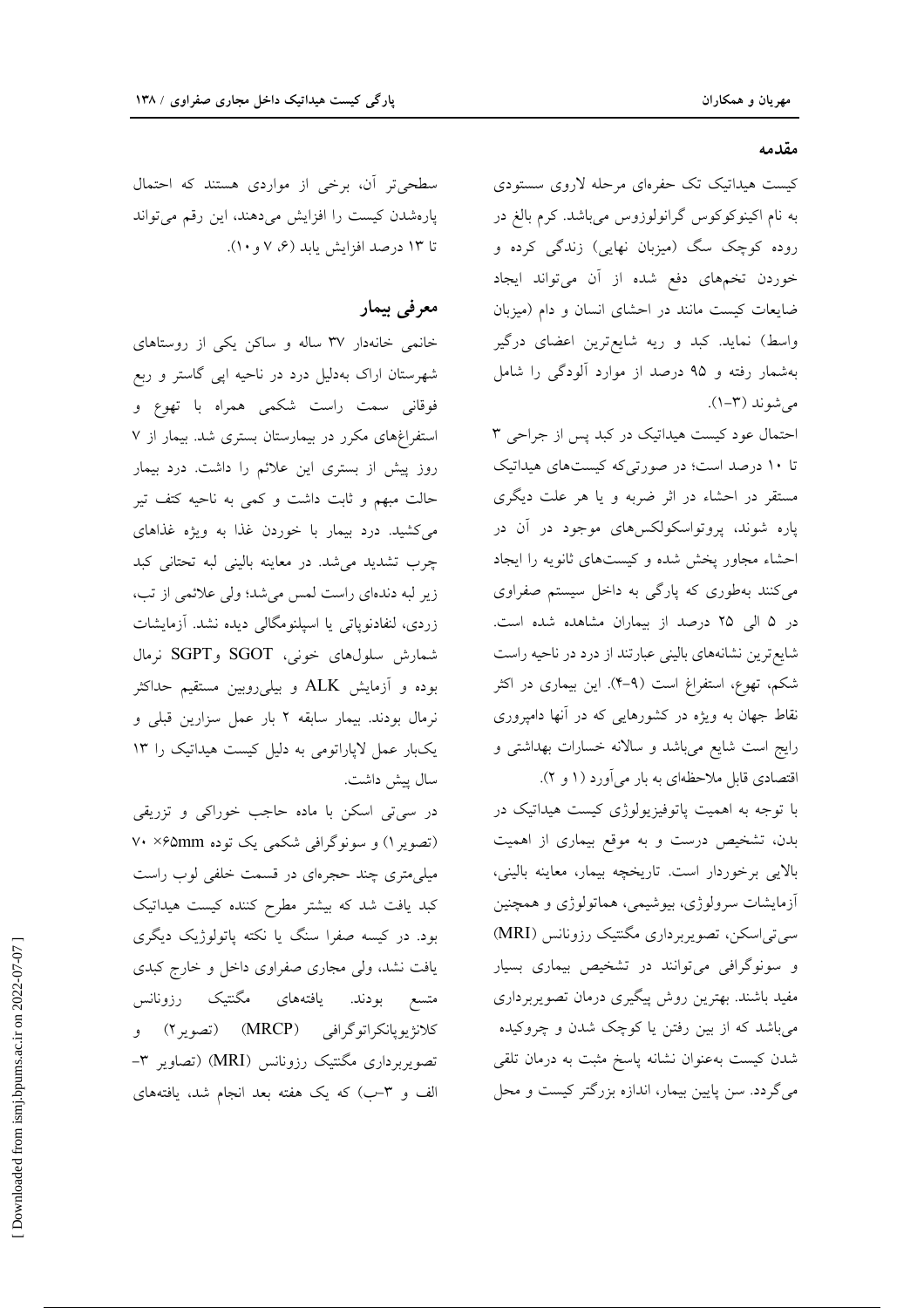قبلی را تأیید کرد. علاوه بر آن یک نقص پرشدگی ٰ با حدود مشخص در قسمت انتهایی مجرای صفراوی مشترک دیده شد و احتمال ارتباط آن با کیستهای دختر هیداتیک مطرح شد.



تصویر ۱) سی تی اسکن با ماده حاجب خوراکی و تزریقی کیست هیداتیک (پیکانهای سفید) در قسمت خلفی لوب راست کبدی دیده می شود. اتساع مجاری صفراوی داخل کبدی (پیکانهای سیاه) نیز دیده می شود.

در لاپاراتومی کیست هیداتیک لوب راست کبد برداشته شد، در کاوش مجرای صفراوی مشترک ٌ کیستهای دختر متعددی یافت شد. بیمار تحت کله سیستکتومی و کله دوکوژژنوستومی قرار گرفت. پس از چند روز بیمار با حال عمومی خوب مرخص شد و در بررسیهای هیستوپاتولوژیک نیز تشخیص كيست هيداتيك تاييد شد.



تصویر ۲) مگنتیک رزونانس کلانژیوپانکراتوگرافی(MRCP) اتساع مجاری صفراوی داخل و خارج کبدی (پیکانهای سفید) مشاهده میشود. یک .<br>نقص پرشدگی هلالی شکل (پیکانهای سیاه) در ثلث انتهایی مجرای صفراوی مشترک دیده میشود. پس از جراحی معلوم شد که این نقص پرشدگی بهدلیل كيستهاي هيداتيك دختر مىباشد.

<sup>1</sup>Filling Defect <sup>2</sup> CBD Exploration



تصویر ۳–الف) تصویربرداری مگنتیک رزونانس



تصویر ۳–ب) تصویربرداری مگنتیک رزونانس

اتساع مجاري صفراوي داخل كبدي (پيكان سفيد تصوير ٣ الف) ديده مي شود. در لوب راست کبدی تصویر یک کیست دارای دیواره های داخلی و دیواره خارجی (پیکان سیاه تصویرهای ۳-الف و ۳-ب) با سیگنال پایین دیده می شود. دیواره خارجی در قسمت قدامی در جایی که کیست در مجاورت یک مجرای صفراوی داخل کبدی متسع قرار دارد گسستگی نشان میدهد (پیکان سیاه کوچک تصویر۳-ب ) . این یافته یک علامت معتبر حاکي از پارگي کيست به داخل سيستم صفراوي مي باشد.

ىحث

کیست هیداتیک در سی تی اسکن معمولاً دارای دیوارههای داخلی است و پس از تزریق ماده حاجب افزایش تراکم نشان میدهد. در برخی موارد کلسیفیکاسیون در دیواره کیست و غشاءهای داخلی پاره شده نوسان دار<sup>۳</sup> دیده میشود (۹ و ١١). شنها و کیستهای هیداتیک در مجرای صفراوی مشترک میتوانند باعث اتساع مجرا شوند. در این حالت ذرات با تراکم پایین در داخل مجرا دیده میشوند. گاهی محل پارهشدن کیست به داخل سیستم صفراوی بهصورت یک ناحیه گسستگی در جدار کیست در مجاورت یک مجرای صفراوی مستع دیده میشود. در برخی موارد سی تی اسکن، مواد با تراکم بالاتر از صفرا را در محل گسستگی جدار

<sup>3</sup> Undulating